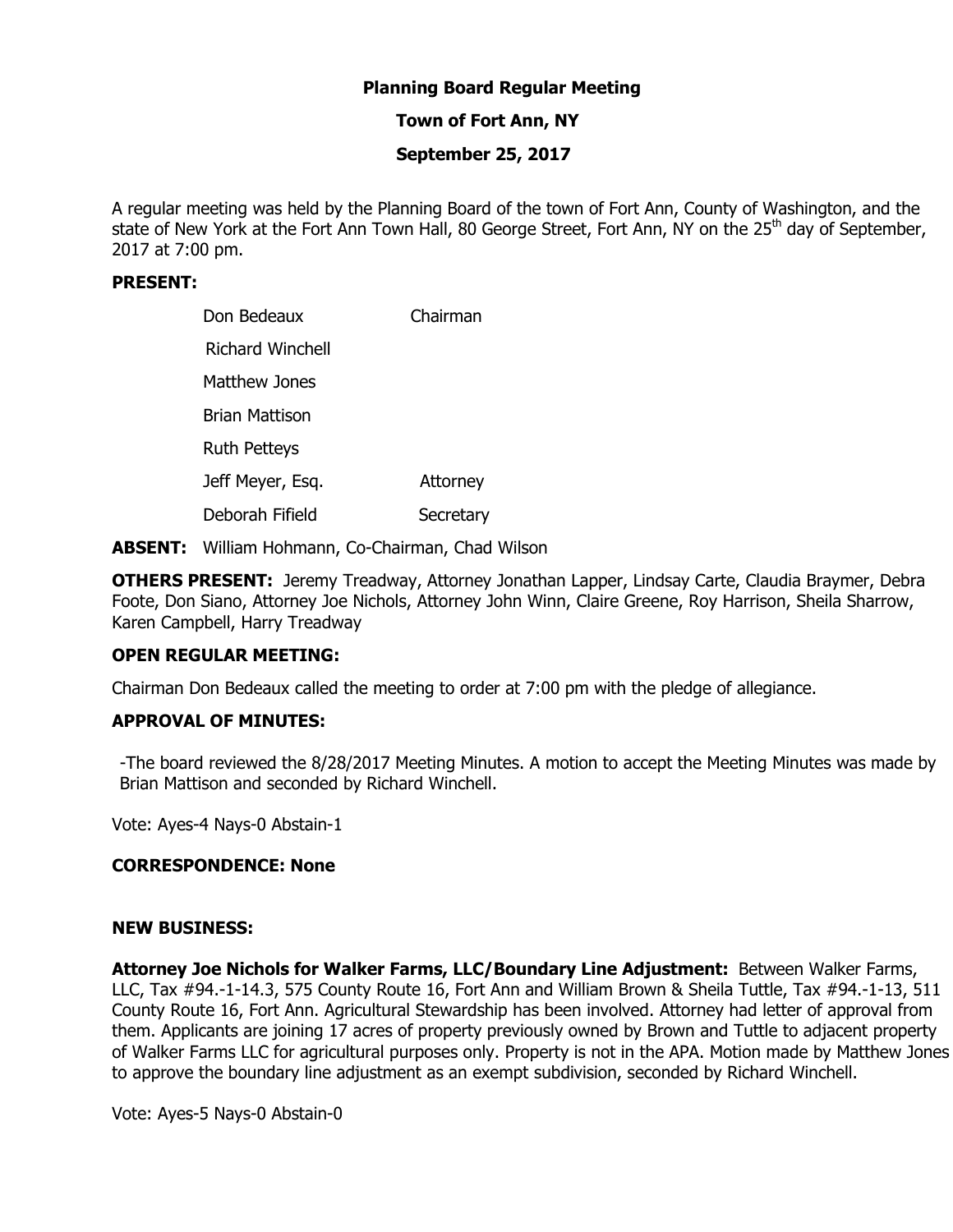**Attorney John Winn for Marilyn Haviland/Sub-Division/Family Exemption:** Applicant owns 96.80 acres on State Route 22, Comstock and wishes to convey 14.83 acres to Daughter and Son-in-Law as an exempt subdivision, pursuant to the immediate Family Exemption. Motion made by Richard Winchell to approve the proposed subdivision and deem the same exempt pursuant to the immediate family exemption. Seconded by Brian Mattison

Vote: Ayes-5 Nays-0 Abstain-0

Mylar to be dropped off for approval.

**Attorney Jonathan Lapper for Phillip Fox & Kit Burkich/Boundary Line Adjustment:** Between Phillip Fox, 3943 Whipple Way, Katskill Bay, Tax #73.9-1-33 and Kit Burkich, 3947 Whipple Way, Katskill Bay, Tax #73.9-1-34. Fox is conveying 1.3 acres to Burkich. Attorney had non-jurisdictional letter from APA. Both lots will be roughly the same size with no new lots created. Motion made by Brian Mattison to approve the boundary line adjustment as an exempt subdivision. Seconded by Richard Winchell.

Vote: Ayes-5 Nays-0 Abstain-0

## **OLD BUSINESS:**

**Andrew for Monolith Solar/Site Plan:** Install solar panels at Boats By George, 10018 State Route 149, #109.-1-32.7. Project is in Adirondack Park. Panels will be placed on 3 buildings to power the facility. Applicant was not present. Application tabled.

**Michael Morrissey/Site Plan/Public Hearing:** Property is located at 10028 State Route 149. Applicant wishes to create spaces to store boats and recreational vehicles and construct two storage unit buildings. Applicant was not present. Application tabled.

At 7:15, the Board adjourned the meeting to confer with counsel for legal advice. The Board entered into the Courts chambers to conference.

At 7:36, the Board reopened Public Session. Board member Ruth Petteys excused herself and left the meeting.

**Attorney Jonathan Lapper and Jeremy Treadway:** ADK MX Motorcross Track. Applicant wishes to make changes to track and amend the conditions placed on the original approval. Based upon discussion at last month's meeting, applicate has cut back on requests based on what board wanted to see and submitted the revised materials.Chairman Bedeaux started with:

#1- length and width of track. Track will not get bigger outside. Inside, curves may change due to regrading every day. Will try to depict on site map, but variation will always occur. Brian Mattison brought up safety issues. Track can't be changed as it has to be so many feet from fencing. Applicant will show box around perimeter, indicating a not to exceed dimension and the applicant would be permitted some variance on the interior of the perimeter.

#2- sound. Chairman Bedeaux has read up on this and feels the ANSI test is better than 2 meter and has no problem with it. Richard Winchell would like readings dropped off weekly to Town Clerk. Presently, the readings are by request. Applicant will comply with request.

 #3-year round operation 7 days a week from 9:00am till dusk. Applicant has revised his request to only 5 days, and will not be running year round. Request includes being able to operate on the Monday of holiday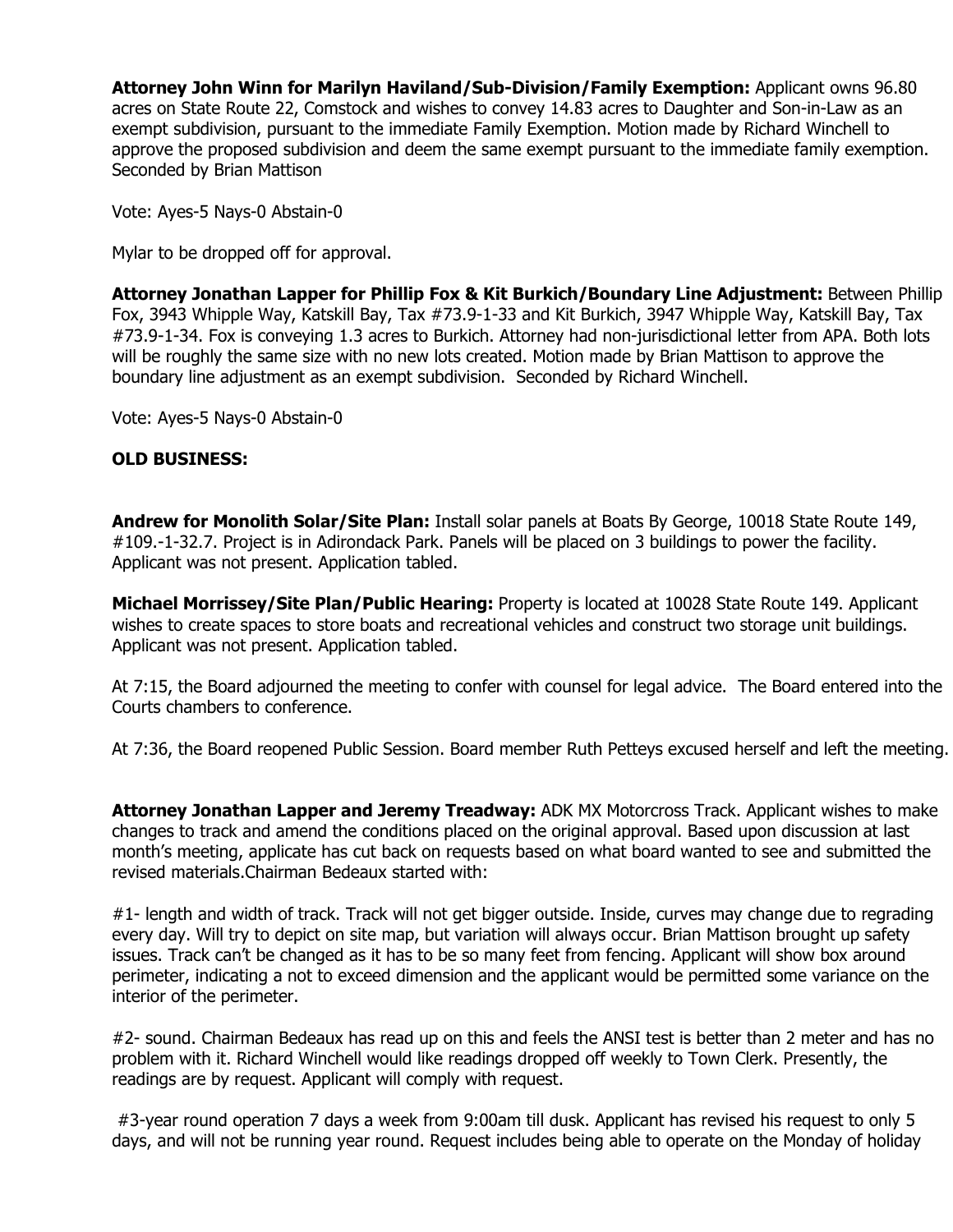weekends, i.e. Memorial and Labor Days. Would like a 5 day float to accommodate for weather. Upon questioning by the Board, would agree to the 4 days, but could really use a  $5<sup>th</sup>$  day if weather is bad. Would use the 5<sup>th</sup> day on a Monday, Tuesday or Wednesday for a dry day. Attorney Myer asked what day would week start, as there will always be that problem. Floating days may end up being 7 days open. The Applicant stated their request would remain as 4 days of operation, and a float. As for hours, applicate is looking for 9:00am until 6:00pm on practice days and on race days, from 9:00am until 7:30pm or dusk, whichever is earlier. It will also depend on the number of races he has next year, and the different classes. Chairman Bedeaux feels 7:00pm is sufficient. Matthew Jones asked if 8:00am until 6:00pm would work. Applicant was agreeable. As for length of time track is to stay open, based upon feedback from the Board, the applicant proposed April  $1<sup>st</sup>$  until October  $31<sup>st</sup>$  as acceptable.

#4-number of bikes has been withdrawn.

 #5-adding ATV'S and UTV'S. They have to meet the AMA rules and follow the ANSI test. They make no more noise than the bikes. Races should be on the same day as the bikes. Will not have an extra day of racing for these additional heats.

 #6- camping. The Planning Board has no jurisdiction at this time. The Mobile Home Local Law will need to be complied with and if formal request is to be made, the Planning Board would refer to the Town Board for their review of the variance request that would be required. The Applicant formally withdrew this item from the present application. If he chooses to pursue, understands will need to appear before the planning board, and also obtain Town Board and DOH approvals.

 Applicant needs to come back with map, submit readings every week. Motion made by Brian Mattison to set Public Hearing at October 23, 2017 meeting. Seconded by Don Bedeaux.

Vote on Public Hearing- Ayes-5, Nays-0 Abstain-0

Applicant asked he could stay open until the end of October. Request was denied.

## **Public Comment:**

Lindsay Carte: In regards to the sound test, the original condition limited it to 105 decibels which was 7 decibels lower that what those bikes normally produce. They are normally around 112 decibels. The other test applicant is asking for is only performed at half throttle, then they are in the 94/95 range, which is not indicative to what they are when you rev them up. They will be over 105. In June they tested 11 bikes with the 2 meter max test, only 2 of them were 105. So if you allow him to use this other test, pretty much all bikes will be over 105. Noise is the problem. If they were being tested at 105 it would be a lot quieter. Now you are saying that bikes don't have to be quiet. It is like a step backward. Will be sending an article about noise tests.

Roy Harrison: Asked if Mr. Wilson was absent. He (Mr. Harrison) has been hostile on motorcross forever. Can't see where it is beneficial to village. Pretty soon there will be no restrictions left.

Jeremy Treadway: In response to Lindsay Carte's comment, the 2 meter test is done at 6', the ANSI test is done at 20", which is a lot closer. ANSI test is not at half throttle. It shows what RPM'S are to be at 20'. It is more consistent and stricter. Throttle is inconsistent on the 2 meter.

Claire Greene: Would like to know if any Board members would be willing to come to her house, 1068 State Route 149, to listen to the noise without Mr. Treadway being aware.

Debra Foote: Mr. Myer, in the paper you were asked what you do to relieve stress. You said that you search for quiet. You were also asked why you think the region is a good place to work and live. You said because the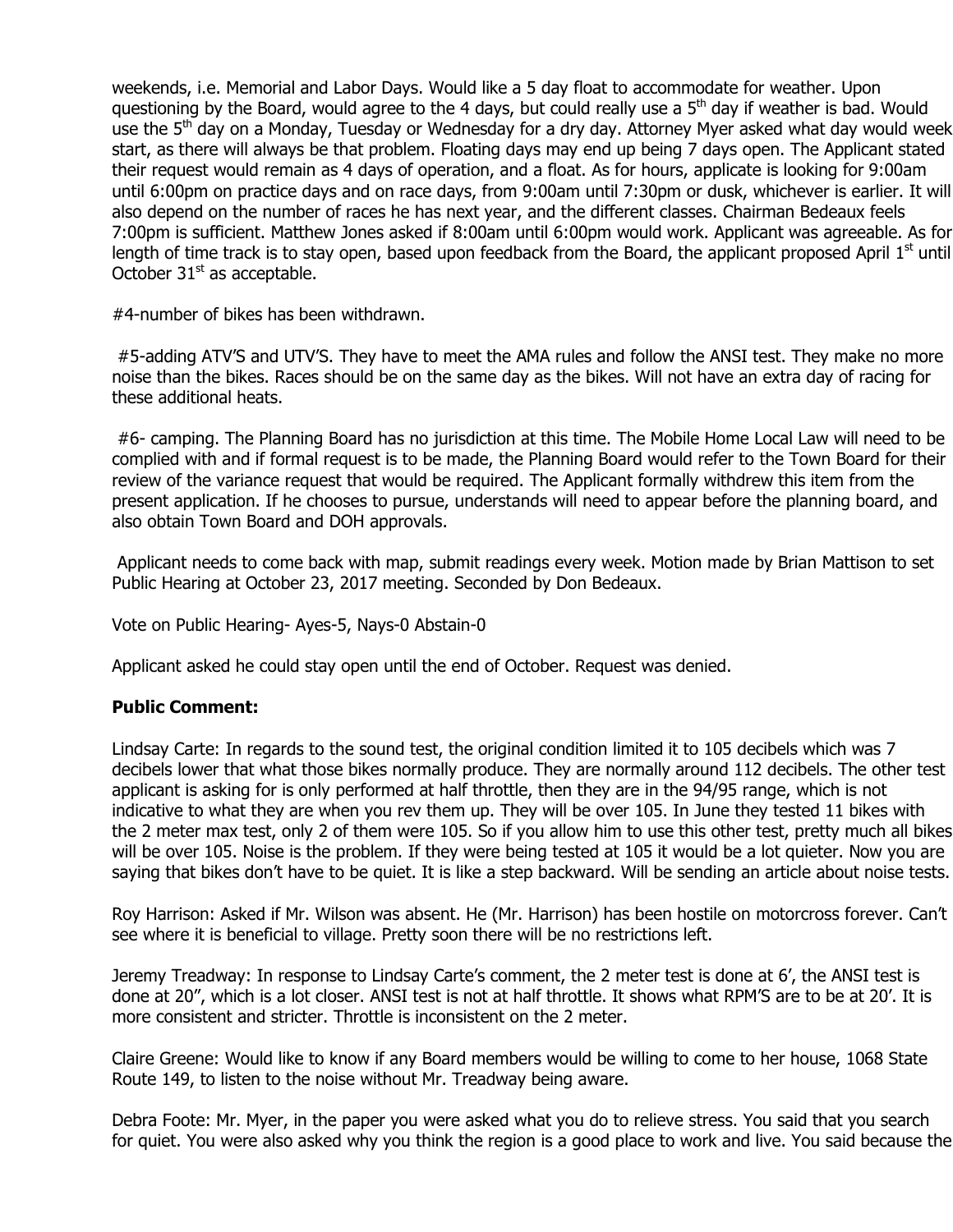community is focused on the quality of life for all of its residents. Which is Queensbury. Wants to remind Board that they work for the people of Fort Ann, not someone from out of the area with a history of not paying taxes.

Attorney Claudia Braymer: Representing some concerned neighbors opposed to the motorcross track's revised application. Would like the Board to consider having applicant do a sound test every time they operate. Seems to be conflicting information whether or not they are racing. Feels it will be very hard to enforce. He is racing two times a weekend already, but he says he has only had 3 races this year but is planning for a whole bunch of new races for 2018. Noise will be there every time they operate, so a noise test should be submitted every time, not when applicant is just calling it a race.

Lindsay Carte: Whatever happened to the mobile home law that says an application has to go before the planning board. Applicant is asking for trailer/campers, so he has to go before the Town. Town law prohibits it, so he has to go before Town Board to seek relief. Mr. Carte reads it as you have to go before planning board, then they make recommendations to the town board. Attorney Myer stated the applicant had withdrawn the request.

Sheila Sharrow: Asked if they raced 2 stroke or 4 stroke. It was answered that both were done.

Don Siano: Last year it was said that the track would be important to Fort Ann. It appears it is only important to a small group of people. Has anyone contacted any businesses in the surrounding area to see if they have felt an impact. Chairman Bedeaux stated that he hadn't. Richard Winchell said if you ask three different people at the same business, you will get three different answers. Feels conditions that were set last year have gone down the pike. Has concerns of length of time track will be open and hours of operation. Next will be snow mobile races. He gets a set of conditions, then changes them one at a time. As for the taxpayers that foot the bill for the Town, what are we getting out of the track.

Harry Treadway: Not a resident of Fort Ann. What locals are getting out of the track is tax dollars from Washington County. The only way you get people to spend money in a community is to have a destination, and that's what the track has become. He knows the owner has gone and talked to other businesses to see if there was a value added to their business during the time he was open. As far as noise, he knows for a fact the owner has spent money on 2 noise tests. A small group of individuals who are concerned with spending the Town's money have forced the Town to do another noise test, again that passed. Decibels have not changed.

Karen Campbell- Has had decibels at her house on Goodman Road way over. Can be as much as 12 over and can be heard in the house.

Motion made by Brian Mattison to adjourn meeting at 8:25 p.m. Seconded by Richard Winchell

Ayes-5 Nays-0 Abstain-0

Deborah A. Fifield Planning Board Secretary, Town of Fort Ann